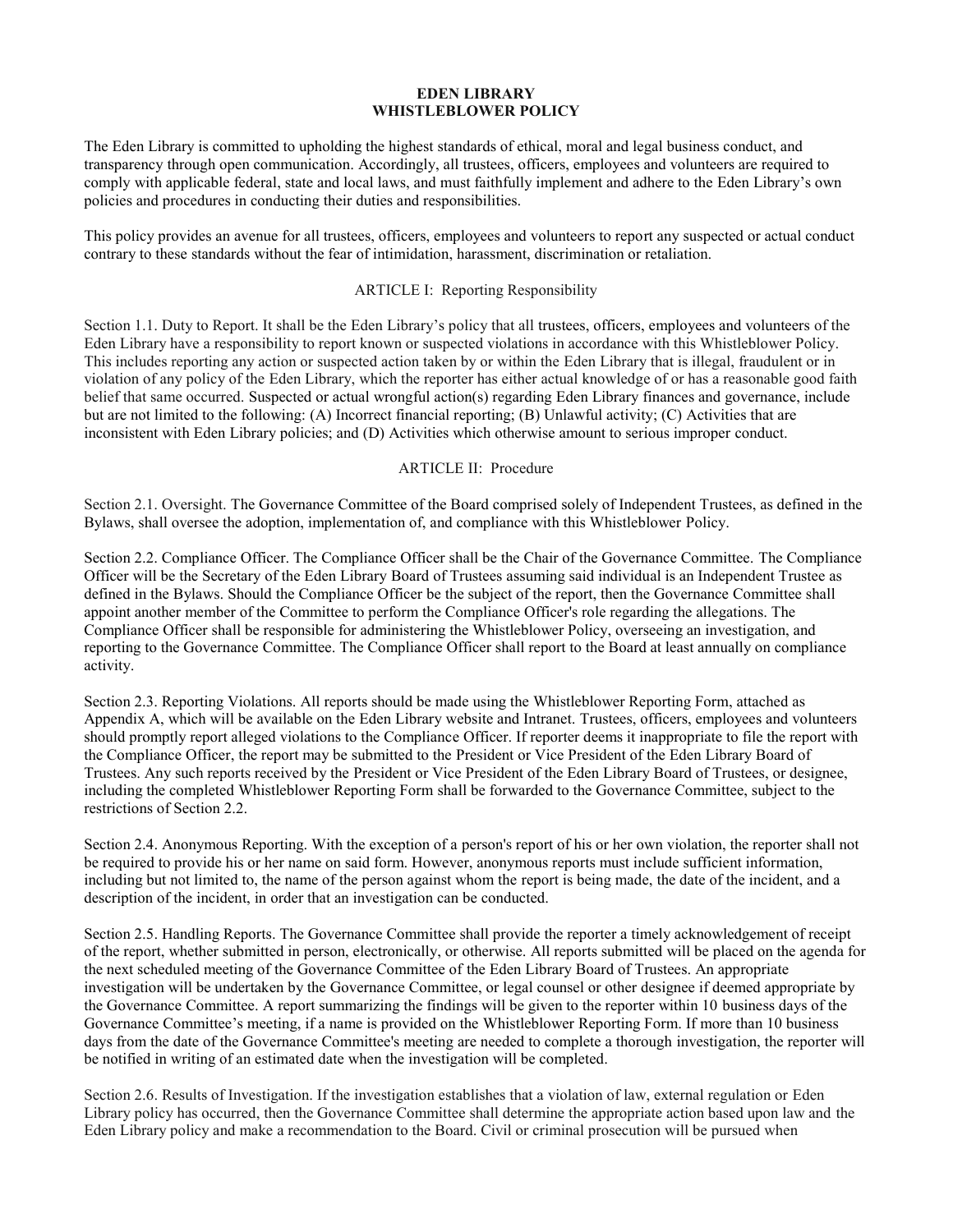warranted. If the investigation establishes that no violation of law, external regulation or Eden Library policy has occurred, then the Governance Committee shall report to the Board its findings and determination. The investigation is closed when the Compliance Officer has deemed the investigation is complete and the Governance Committee has approved a recommendation for a resolution and/or corrective action to the Board.

Section 2.7. Documentation. The Compliance Officer shall document the investigation and explain the rationale for any recommended resolution and/or corrective action. All documentation relating to the investigation, including the Whistleblower Reporting Form, and the resolution and/or corrective action taken shall remain in the Eden Library's records Governance Committee records for at least five years.

Section 2.8. Confidentiality. All violations or suspected violations may be submitted on a confidential or anonymous basis. Reports will be kept confidential to the extent possible, consistent with the need to conduct an adequate investigation and prevent or correct suspected action(s). The Compliance Officer shall disclose information relating to a report with those who have a need to know so that the Governance Committee can conduct an effective investigation and determine what action to take based on the results of any such investigation. In appropriate cases, the investigation documents will be shared with law enforcement personnel. Disclosure of reports to individuals not involved in the investigation shall be viewed as a serious disciplinary offense and may result in discipline, up to and including dismissal, termination or civil lawsuits.

Section 2.9. Protection against Retaliation. Any Eden Library trustee, officer, employee or volunteer who reports a suspected or actual violation(s), in good faith shall not suffer intimidation, harassment, discrimination or other retaliation or, in the case of an employee, adverse employment action.

## ARTICLE III: Regulations

Section 3.1. Discipline for Retaliatory Conduct. Retaliation is a serious violation of this policy and should be reported immediately to the Chair of the Governance Committee of the Eden Library Board of Trustees. Depending on the nature and seriousness of the offense, the Eden Library will impose appropriate discipline against any trustee, officer or employee found to have engaged in any form of retaliatory conduct against an individual reporting suspected or actual wrongful action(s) in accordance with this policy, up to and including dismissal or termination, and referral to the New York State Board of Regents for possible removal of a Trustee, pursuant to New York State Education Law Section 226. Volunteers that engage in any such conduct will not be permitted to volunteer in Eden Library activities.

Section 3.2. Good Faith Reporting. Any Eden Library trustee, officer, employee or volunteer who files a report concerning a violation or suspected violation must do so in good faith and have reasonable grounds for believing the information in the report indicates a violation under this policy. The Eden Library will impose appropriate discipline against any trustee, officer or employee found to have knowingly made a report/complaint in bad faith, up to and including dismissal or termination, and referral to the New York State Board of Regents for possible removal of a Trustee, pursuant to New York State Education Law section 226. This includes, but is not limited to, giving false information or making a report in retaliation. Volunteers that engage in any such conduct will not be permitted to volunteer in Eden Library activities.

### ARTICLE IV: Applicability and Distribution of Policy

This policy shall apply to all trustees, officers, employees, and volunteers of the Eden Library. A copy of this Whistleblower Policy shall be made available to all trustees, officers, employees and to volunteers who provide substantial services to the Eden Library via the Eden Library's website or at the Eden Library's office in a conspicuous location accessible to employees and volunteers.

*Adopted by Buffalo & Erie County Public Library Board of Trustees (as applicable to Central Library and city branches) at a public meeting June 12, 2014. Amended April 21, 2016; May 16, 2019; September 17, 2020. Adopted by Eden Library Board of Trustees (as applicable solely to Eden Library) at a public meeting on January 11, 2021.*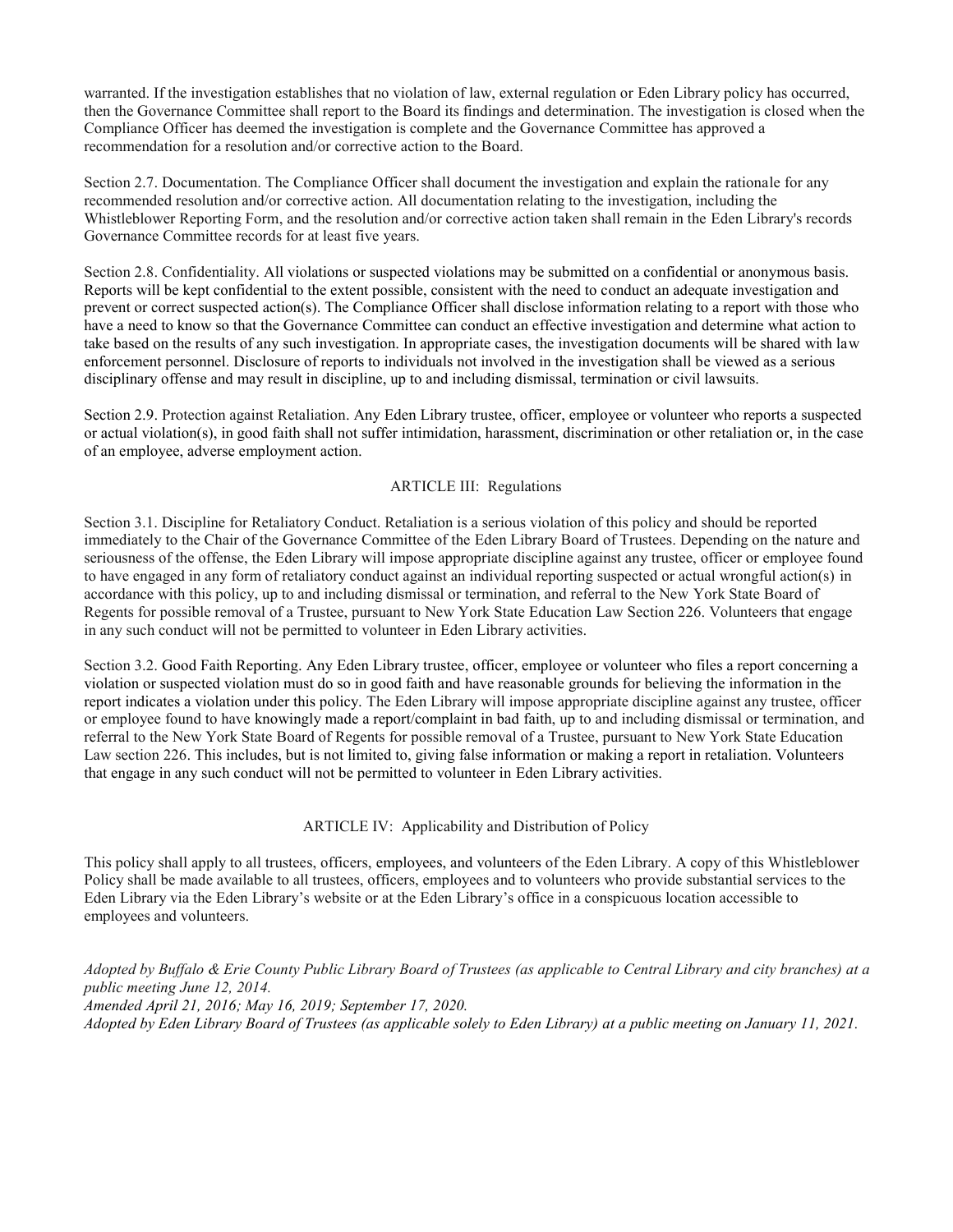# *CONFIDENTIAL*

# **Eden Library WHISTLEBLOWER REPORTING FORM**

Date of Report: \_\_\_\_\_\_\_\_\_\_\_\_\_\_\_\_\_\_\_\_\_\_\_\_\_\_\_\_\_\_\_\_\_\_\_\_

| REPORTER'S CONTACT INFORMATION: Not required if being submitted anonymously |                |  |
|-----------------------------------------------------------------------------|----------------|--|
| Name                                                                        | Position/Title |  |
| Dept/Location                                                               | Work #         |  |
| Home Address                                                                | Home/cell#     |  |
| Best time to reach you                                                      | Email          |  |
| Preferable method of communication                                          |                |  |

# PERSON AGAINST WHOM THE REPORT OF ACTUAL OR SUSPECTED WRONGFUL CONDUCT IS BEING MADE: *If more than one, please complete additional form(s).*

| Name                          | Position/Title     |
|-------------------------------|--------------------|
| Dept/Location (if applicable) | Phone # (if known) |

| WITNESSES TO ACTUAL OR SUSPECTED WRONGFUL CONDUCT: Attach additional<br>sheets if necessary |                    |  |
|---------------------------------------------------------------------------------------------|--------------------|--|
| Name                                                                                        | Position/Title     |  |
| Dept/Location (if applicable)                                                               | Phone # (if known) |  |
| Name                                                                                        | Position/Title     |  |
| Dept/Location (if applicable)                                                               | Phone # (if known) |  |

Continued on Next Page

The Whistleblower Reporting Form provides an avenue for all trustees, officers, employees and volunteers to report actual or suspected wrongful conduct without fear of retaliation. Please refer to the Whistleblower Policy for additional information.